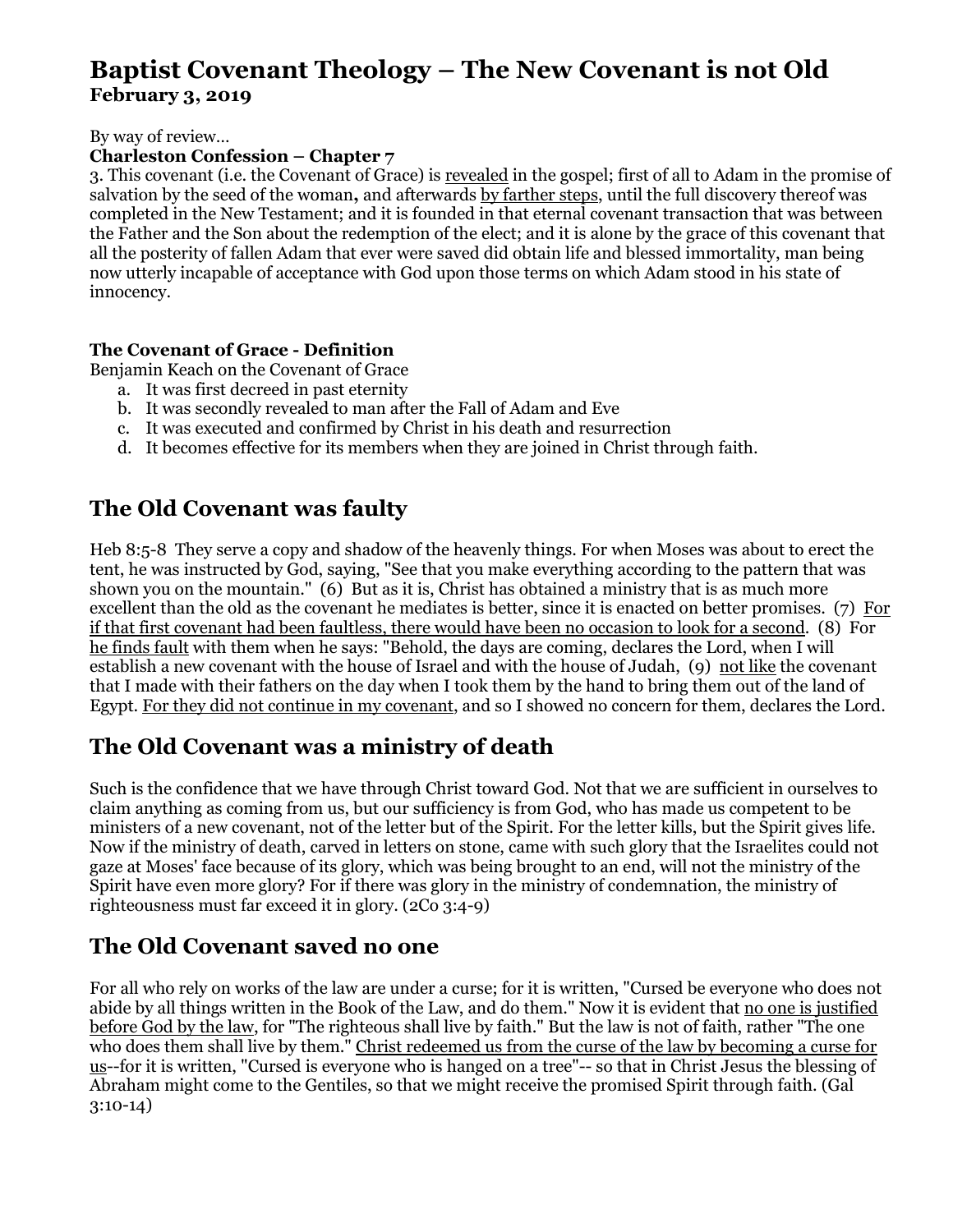# **The Old Covenant did not annul the promises to Abraham**

To give a human example, brothers: even with a man-made covenant, no one annuls it or adds to it once it has been ratified. Now the promises were made to Abraham and to his offspring. It does not say, "And to offsprings," referring to many, but referring to one, "And to your offspring," who is Christ. This is what I mean: the law, which came 430 years afterward, does not annul a covenant previously ratified by God, so as to make the promise void. For if the inheritance comes by the law, it no longer comes by promise; but God gave it to Abraham by a promise. (Gal 3:15-18)

# **The Old Covenant is obsolete**

(10) For this is the covenant that I will make with the house of Israel after those days, declares the Lord: I will put my laws into their minds, and write them on their hearts, and I will be their God, and they shall be my people. (11) And they shall not teach, each one his neighbor and each one his brother, saying, 'Know the Lord,' for they shall all know me, from the least of them to the greatest. (12) For I will be merciful toward their iniquities, and I will remember their sins no more." (13) In speaking of a new covenant, he makes the first one obsolete. And what is becoming obsolete and growing old is ready to vanish away. (Heb 8:10-13)

Indeed, in this case, what once had glory has come to have no glory at all, because of the glory that surpasses it. For if what was being brought to an end came with glory, much more will what is permanent have glory. (2Co 3:10-11)

## **The New Covenant isn't like that – it is New**

- 1. It is faultless.
- 2. It is a ministry of life.
- 3. It saves everyone that is a beneficiary of it.
- 4. It fulfills the promises to Abraham.
- 5. It is permanent.

## **What's new about it?**

- **1. Newness of administration** 
	- a. No physical temple we are the temple
	- b. No priesthood Christ is our high priest
	- c. No sacrifices Christ was our sacrifice
	- d. God deals differently with members of the covenant:

You shall not bow down to them or serve them, for I the LORD your God am a jealous God, visiting the iniquity of the fathers on the children to the third and the fourth generation of those who hate me, but showing steadfast love to thousands of those who love me and keep my commandments. (Exo 20:5-6)

In those days they shall no longer say: "'The fathers have eaten sour grapes, and the children's teeth are set on edge.' But everyone shall die for his own sin. Each man who eats sour grapes, his teeth shall be set on edge. (Jer 31:29-30)